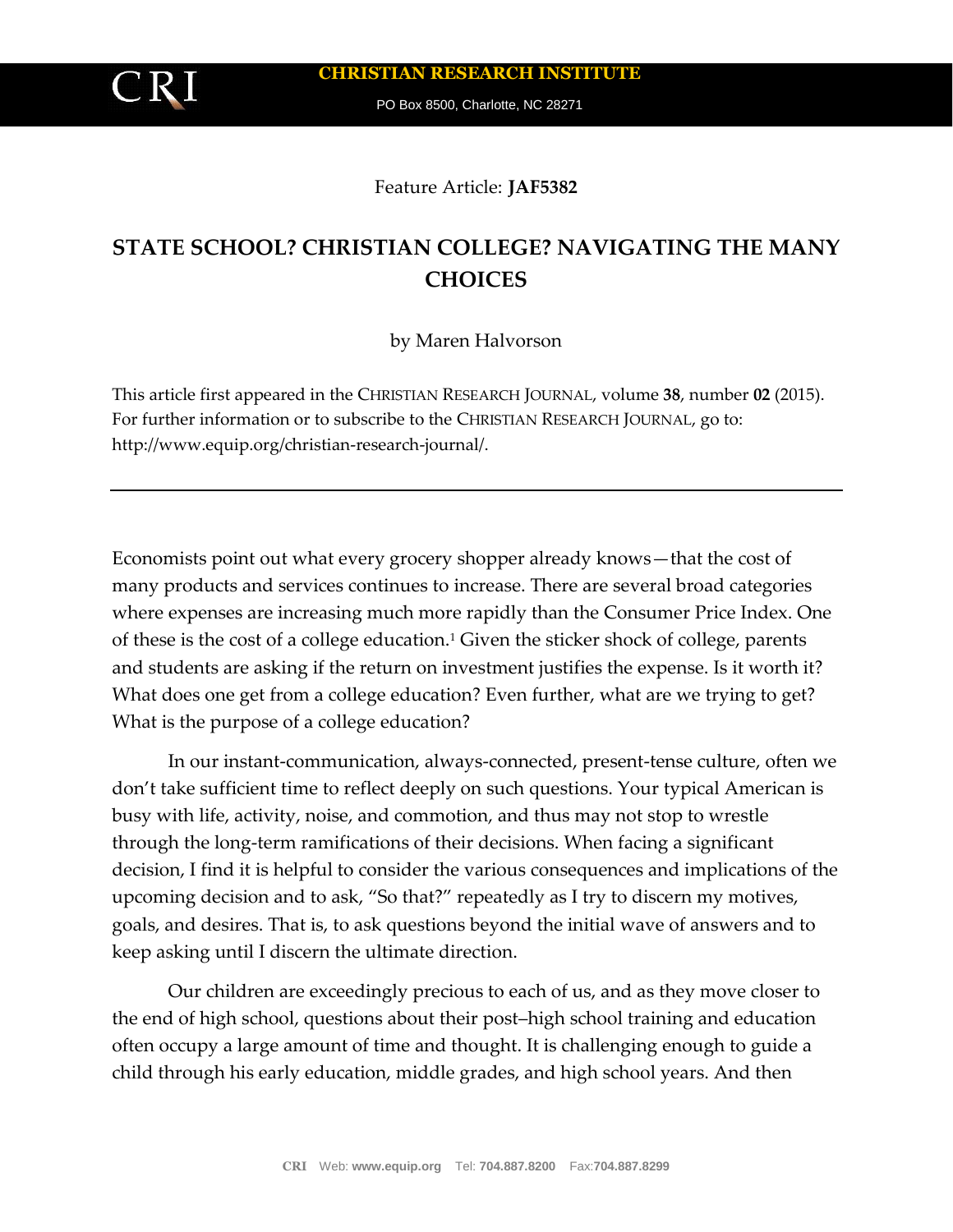students and parents face an overwhelming number of alternatives and options for the post–high school path.

How does one wrestle through such decisions? To begin, it is beneficial to articulate the purpose of higher education. Understand that secular philosophies and Christian philosophies differ markedly on the purpose of a college education. For the present-day secular mind, college is invariably about preparing for one's future job. Certainly it is laudable to want to be well prepared for the future. Here is a point, though, where one gains further clarification by asking the "so that" questions. For example, it is desirable to be well prepared for one's future job *so that*...certainly so that one will be able to perform that role well. Perform the role well *so that*...what? To gain recognition? So that one will receive more compensation? So that society will function well? Again, in and of themselves, these goals have positive aspects, but is job satisfaction really the highest goal? Is a well-functioning culture the highest good? It is valuable to state out loud what your philosophy of education is. Then you will know what you are looking for, and if your college choices satisfy those criteria.

For the Christian, a primary purpose of education is to understand God and His world from His perspective (as best we are humanly able), so that we are equipped to glorify Him by loving Him and serving Him. God calls His people to serve Him in a marvelous multitude of callings—from the most humble to the grandest. Whatever our calling, we want to be equipped to serve with excellence and joy.

Does kingdom service require a college education? In many fields, no; in many other fields, yes. As parents shepherd their children through questions about the possibility of attending college, there should be thoughtful discussions about what a calling is and how to discern God's calling in one's life. Most seventeen- to nineteenyear-olds do not know with certainty the role to which God is calling them. College provides an opportunity to learn more about the world and about oneself. This is a period when many people wrestle with the big life questions of who am I, where do I come from, and what is my purpose in life?

Each of our children is different, and there is no "one size fits all" institution. So how are high school students and parents to go about the process of selecting the college that is the best fit? According to the US Department of Education, there are more than four thousand colleges and universities in the United States, almost three thousand of which grant bachelor's degrees.<sup>2</sup> This is an enormous selection from which to choose! (Note: given the number of colleges, there are several able to meet the particular needs of your student.) Although the majority of colleges are secular institutions, a student who is considering Christian colleges still has a very large array from which to choose. Religion had a significant role in the university curriculum from the founding years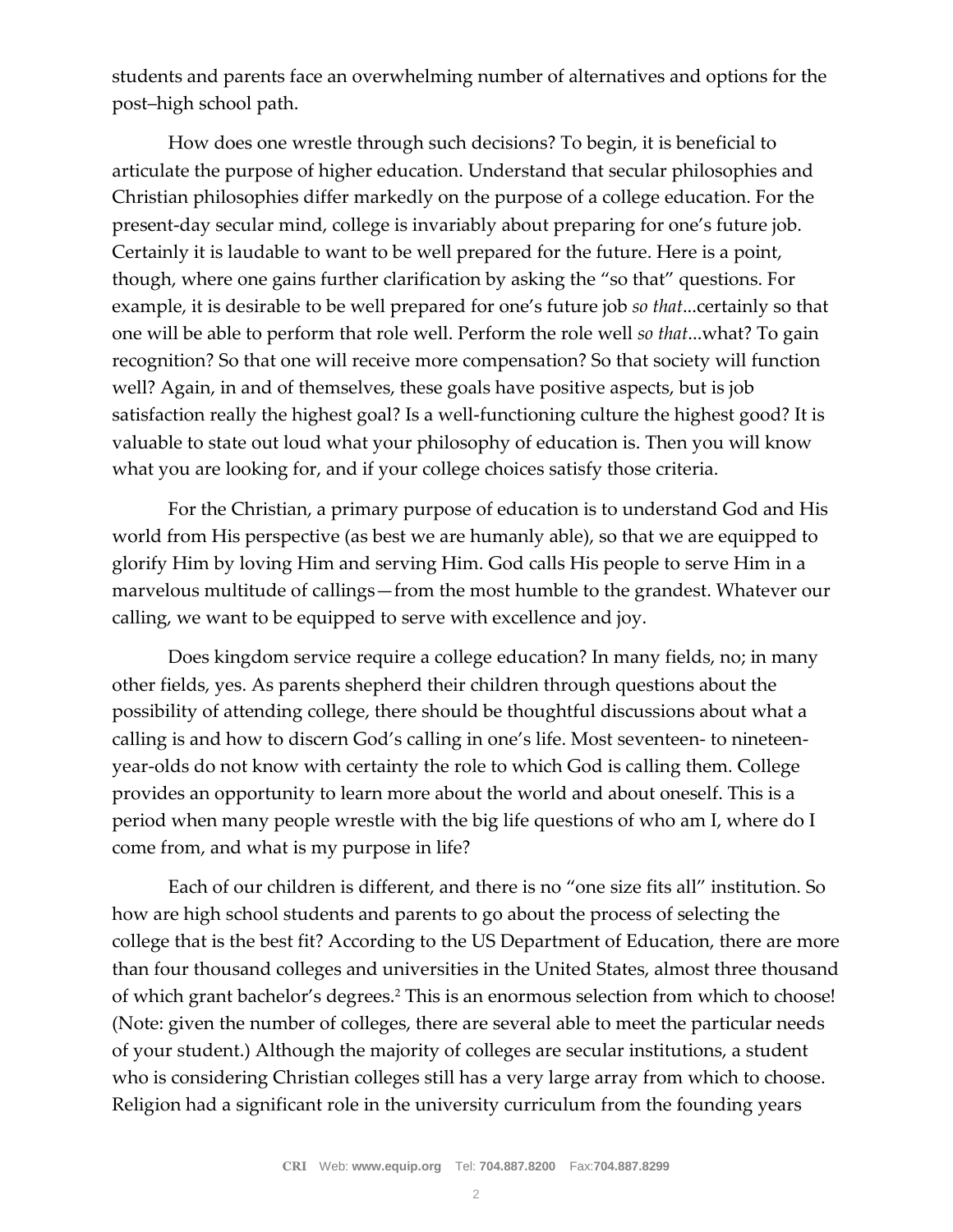until into the nineteenth century, when other influences increased. Desiring higher education that includes the spiritual part of our being is not new.

What would be some reasons to consider Christian colleges along with or instead of secular ones? Scripture informs parents that they are responsible for the nurture and training of their children, and that this training is to familiarize them with God and His ways. While some parents feel comfortable with hands-on educational training in the early years, most do not feel equipped to teach their own children at the post–high school level. Colleges offer professors who have devoted their professional careers to expertise in a particular discipline. When a professor is integrating into the subject matter God's perspective—whether in humanities, history, art, math, music, or any other area—college students are gaining a fuller understanding of God and His works. Conversely, when God is not made a part of the curriculum in each of the various fields, professors are implicitly teaching that God either does not exist or does not have any relevance to that subject. Hundreds of years ago, Martin Luther cautioned Christian parents not to turn their offspring over to the pagan thinkers of the day when he advised parents not to send their children where the Holy Scriptures are not supreme.<sup>3</sup>

For Christian families who desire a strong academic setting thoroughly penetrated by biblical thought, there are still Christian colleges that faithfully execute that mission. There are schools that are committed to offering both strong academics and biblical perspective. They work to train young people mentally as well as spiritually. We are called to love God with all of our mind as well as all of our heart; those are integrated rather than mutually exclusive goals. As an honest warning: Christian colleges are filled with sinful people and are not perfect. Yet even the manner in which good Christian colleges deal with the difficult issues of sinful people honors God; the process teaches the students how to live authentically. A wise high school guidance counselor once said that if we are serious about our faith, we should consider a college that takes our faith seriously.<sup>4</sup>

If you decide your student will pursue college, perhaps even a Christian college, what are the next steps, given the hundreds of possibilities?

# **PRAY FOR YOUR STUDENT**

Winnowing through the multitude of options is a huge undertaking, and thus it is important for Christians to pray. Ask God to give you wisdom as you and your son or daughter face these big decisions. God promises that He will guide us as we seek Him and His will. Followers of Jesus will desire to make decisions about college from a biblical perspective, which is radically different from, and countercultural to, the general voices around us; we need God's guidance.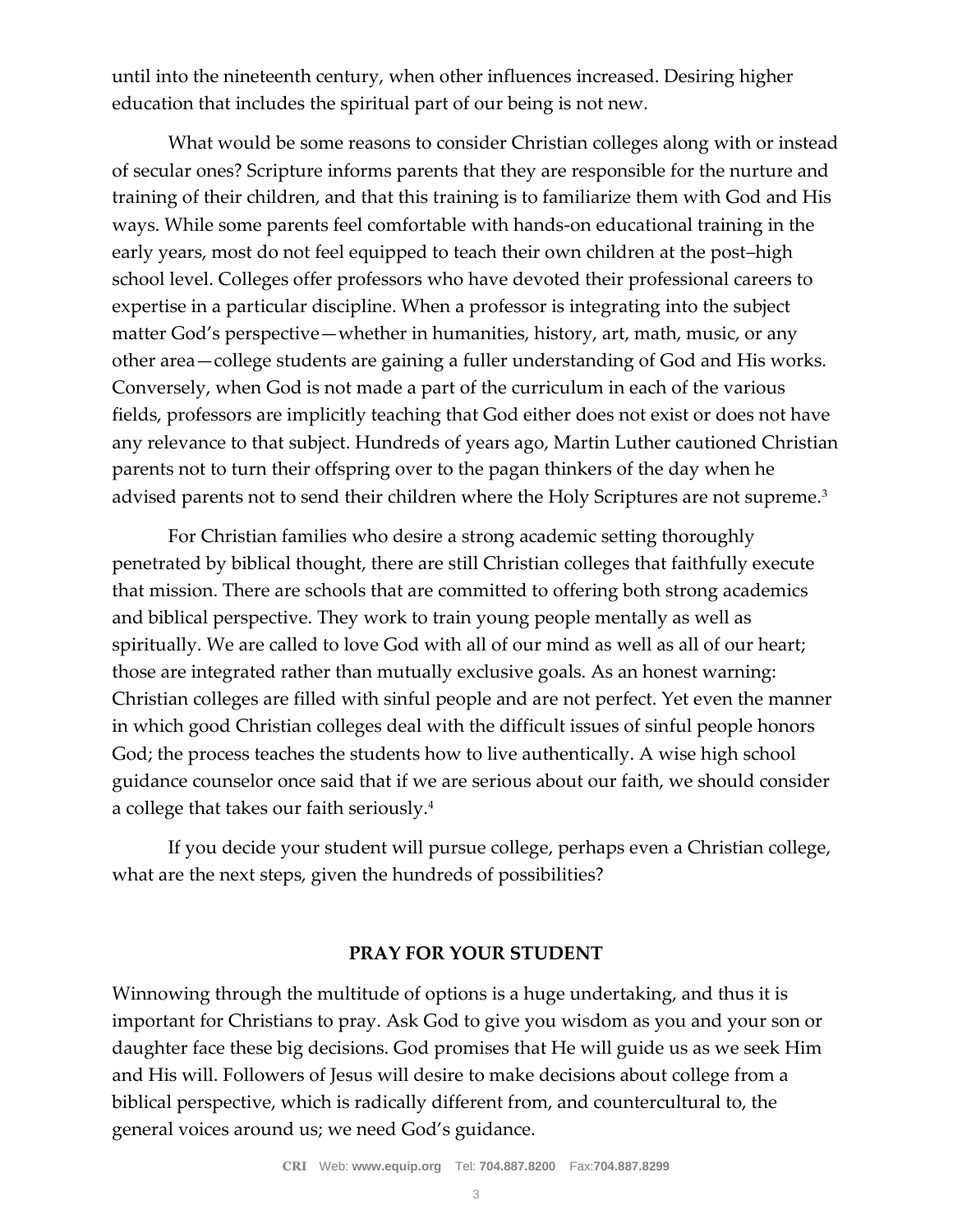#### **BE DELIBERATE**

In conversation with your son or daughter, consider "what matters" and "what *really* matters." It is so easy to get caught up in the details of the process that it is helpful to keep the big son or daughter really want out of college? What do you want for your child? How will the college impact and transform your student? People and events around us shape us, so where we place ourselves for college does affect and imprint us. Classroom instruction is a powerful influencer, but so are nonclassroom experiences.

### **ACADEMIC MAJOR**

If your student already knows what area of study he or she will major in, it is wise to seek colleges that have a strong program in that field. For the vast majority of students entering college, however, college is the time to learn about and try out various options to discern better what their calling is. High school students may not have the opportunity to find that philosophy or audiology or engineering really appeals to them. Getting a broad liberal arts core contributes to a rich life experience and expands learning. Colleges report that students commonly change majors three times before graduating,<sup>5</sup> so there may be wisdom to sampling coursework before finalizing a major.

### **FACULTY**

Ask questions of and about the faculty. These are the adults positioned to have a significant impact on your son or daughter. Are classes taught by professors or by graduate students? What percentage of teaching faculty has earned doctorates? What level of interaction do professors have with students? Do they know students by name? What are the standards for choosing faculty members? Are there theological expectations for faculty members? Are faculty members known in their academic field? One of our son's professors prayed through his class roster every day. Can you imagine how blessed we were to know that this man was sharing in the training of our son?

### **COLLEGE COMMUNITY**

God created us to be in community and the influence of the community we join is powerful. Lifelong friendships are formed during the college years, and it is important to consider the college community dynamics. What level of interaction is there among students? What kind of expectations and rules are there? When visiting, does your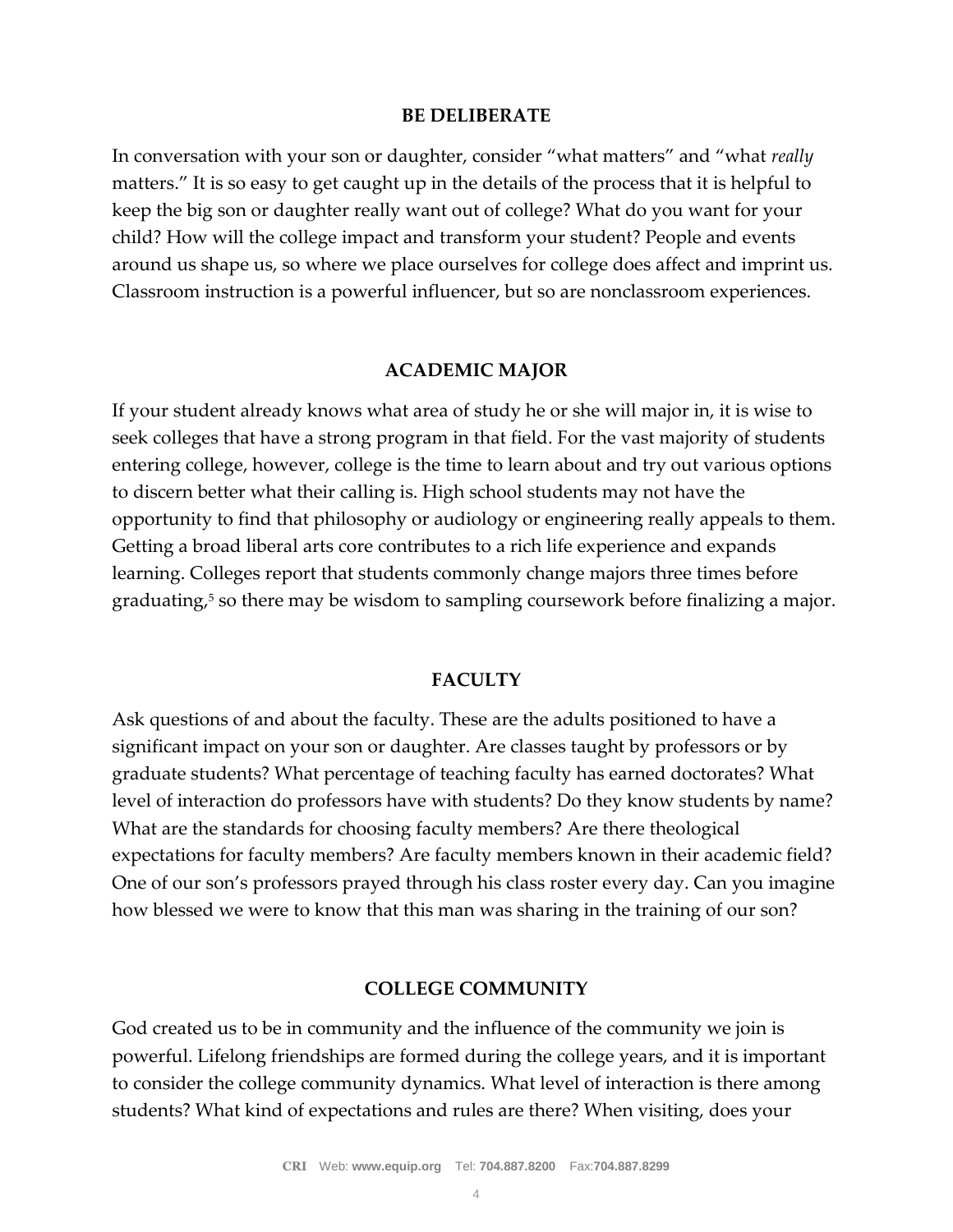student feel comfortable, safe, and welcomed? A residential college experience is vastly different from a commuter college or online coursework.

### **Housing Options**

Living options contribute to the community and culture of a college campus. Do most students live on campus, or are most commuters? How are housing decisions made? What are the alternatives if the initial housing assignment is not working for your student? What level of adult supervision is provided?

### **Size**

Colleges vary from less than one hundred students to multiple thousands. What is the size of the student body? What are the sizes of the classes? While we may be acquainted with several hundred people, our close relationships comprise a much smaller number. Wonderful friendships are available even on the smallest campuses.

### **Athletics**

How important are interscholastic or intramural athletic opportunities to your student? Is this an avenue your son or daughter hopes to pursue professionally after college?

### **Extracurricular Opportunities**

Does this college offer the fine arts or extracurricular activities your son or daughter is seeking? Are there various opportunities to try some new things or to pursue current passions? Are there service opportunities?

### **COST**

Families considering Christian colleges are investigating schools that are not funded by public revenue. Each generation experiences shock at the cost of college, and while the cost may appear significantly higher than other options at first glance, there are ways to decrease those costs through financial assistance packages, scholarships, and grants. Amazingly, if we have sought God's direction and believe He is guiding us to this particular Christian college, He has ways to provide. We are called to be wise stewards and "count the cost." But I encourage you not to eliminate a school right off because of